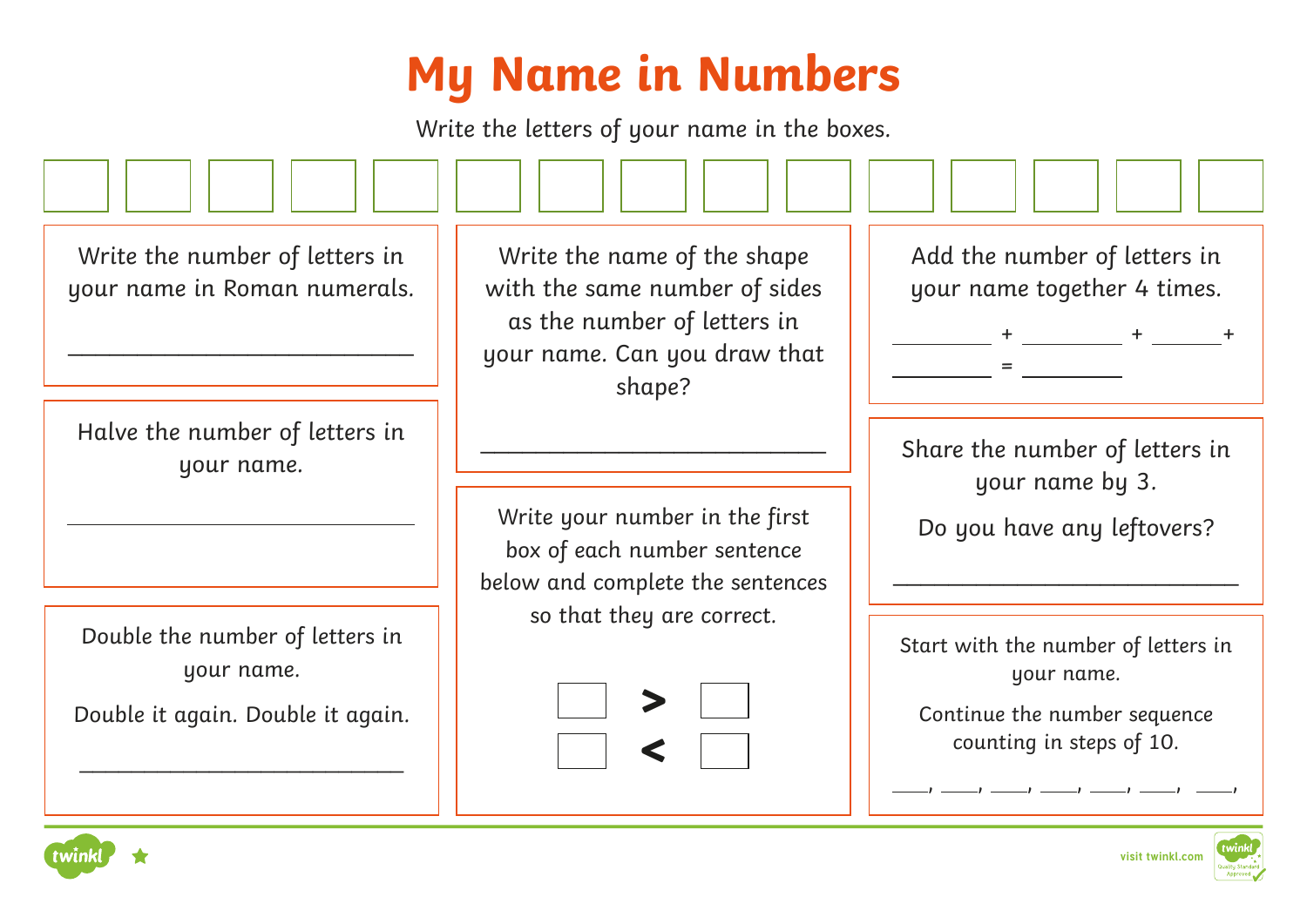## **My Name in Numbers**

Write out your full name. Count how many letters are in both your first name and surname.

\_\_\_\_\_\_\_\_\_\_\_\_\_\_\_\_\_\_\_\_\_\_\_\_\_\_\_\_\_\_\_\_\_\_\_\_\_\_\_\_\_\_\_\_\_\_\_\_\_\_\_\_\_\_\_\_\_\_\_\_\_\_\_\_\_\_\_\_\_\_\_\_\_\_\_\_\_\_\_\_\_\_\_\_\_\_\_

Write the number of letters in your full name in Roman numerals. \_\_\_\_\_\_\_\_\_\_\_\_\_\_\_\_\_\_\_\_\_\_\_\_\_ Halve the number of letters in your full name. Write a simple word problem. The answer must be the number of letters in your name. Write your number in the first box of each number sentence below and complete the sentences so that they are correct. Add the number of letters in your full name together 4 times.  $+$  +  $+$  +  $+$  +  $+$  = Start with the number of letters in your full name. Continue the number sequence counting in steps of 20. , , , , , , , Divide the number of letters in your full name by 3. Do you have a remainder? \_\_\_\_\_\_\_\_\_\_\_\_\_\_\_\_\_\_\_\_\_\_\_\_\_ Double the number of letters in your name. Double it again. Double it again. \_\_\_\_\_\_\_\_\_\_\_\_\_\_\_\_\_\_\_\_\_\_\_\_\_ **> >=**